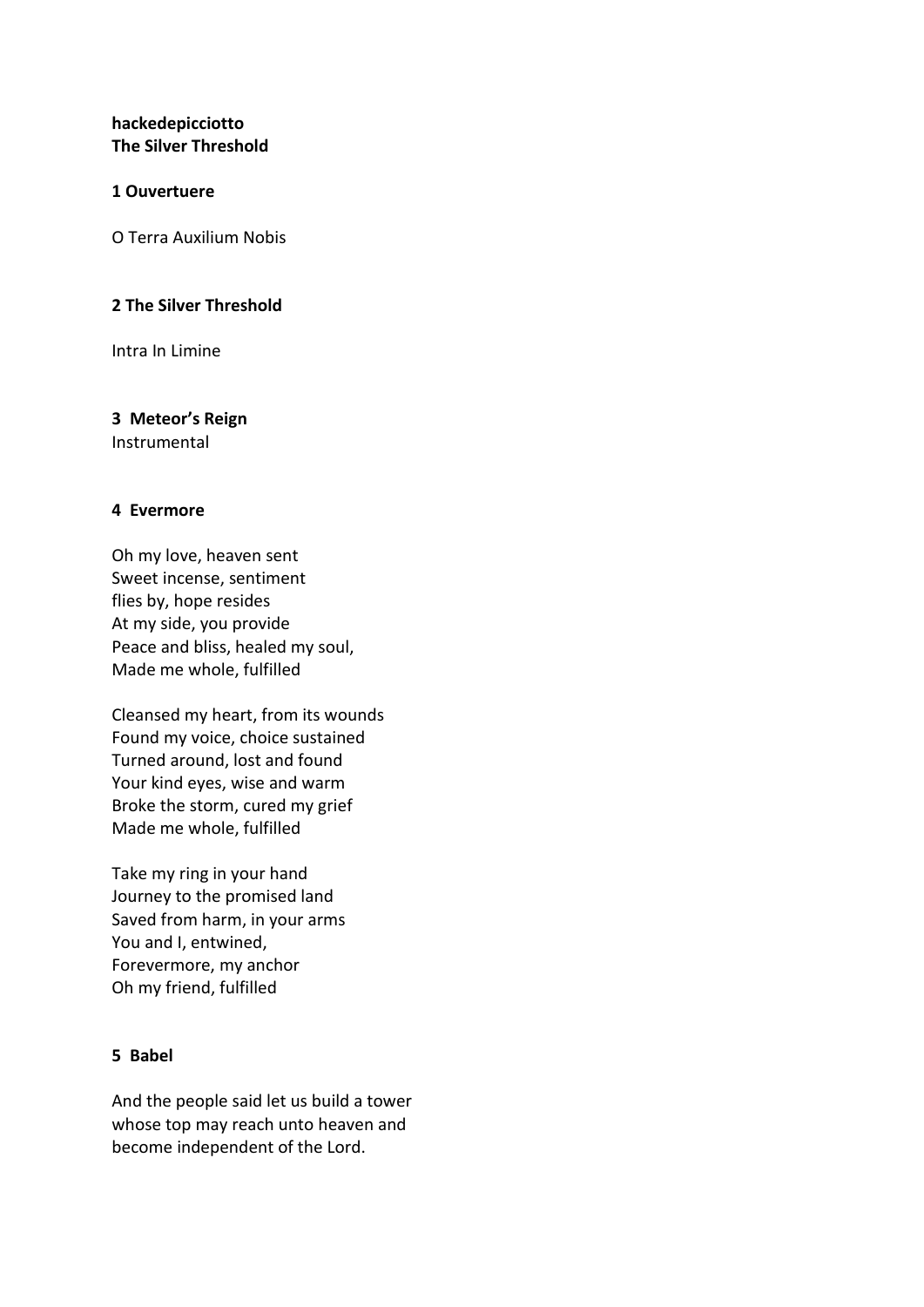they built a tower so high that God noticed and came down to appraise their actions.

But the people built with avarice and rivalry and so the Lord confounded their language so that they could not understand each other and they argued and fought and scattered over the face of the earth.

And the Father said do you not see that if you are divided among yourselves, you will be no stronger than a single stick. If you nourish and support each other, you yourselves shall become the tower and touch the heavens you seek

**6 Trebbus** Instrumental

### **7 Journey East**

Aperiam Oculum

#### **8 Meeres Stille** (Text von Johann Wolfgang von Goethe)

Tiefe Stille herrscht im Wasser Ohne Regung ruht das Meer Und bekümmert sieht der Schiffer Glatte Fläche rings umher Keine Luft von keiner Seite Todesstille fürchterlich In der ungeheuren Weite Reget keine Welle sich.

### **9 Kirchhain**

Instrumental

## **10 The Watered Garden**

Between the past and the future we now stand on the threshold The cusp of what was and what shall be in perfect symmetry

Enough of harm and combat

Anew thou shalt adorn thy timbrels and go forth into the waltz of the times.